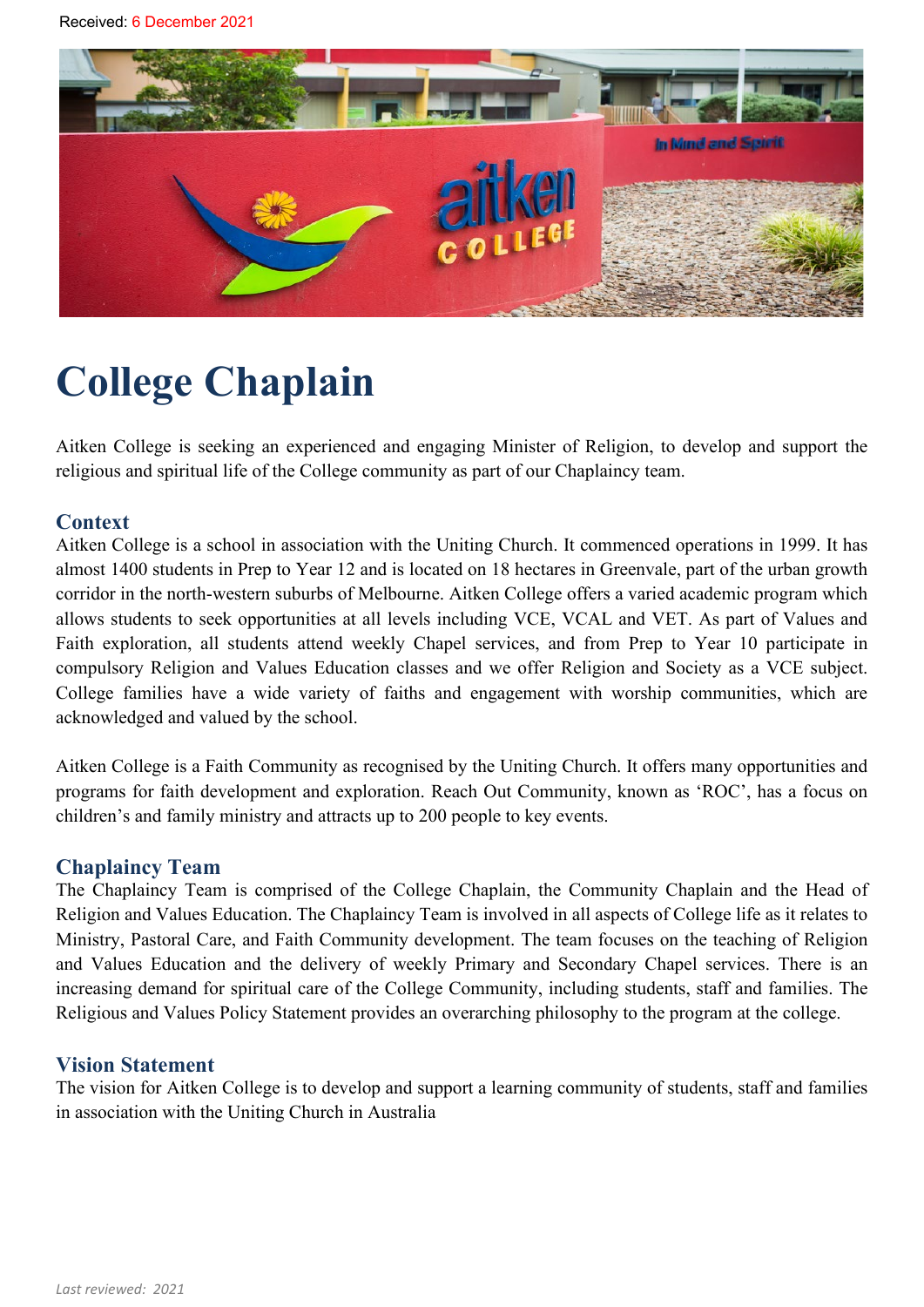# **Mission**

The mission of Aitken College is to enable students to become informed and compassionate members of the wider global community.

# **Aims**

Aitken College will aim to:

- Make the Christian faith relevant through an understanding of its major teachings by encouraging a personal faith journey.
- Inspire and challenge students to realise their academic, social and emotional potential to equip them for the 21st century.
- Promote and develop creativity, critical thinking, collaboration, perseverance and self-improvement.
- Encourage individuals and the community to be respectful, take responsibility and to act accordingly.
- Instil in students a sense of service.
- To cultivate an adaptive, innovative and continuously improving the school.

# **Key Selection Criteria:**

- Ordained Minister or Pastor accredited in the Uniting Church.
- Willingness to work with young people and their families.
- School Chaplaincy experience preferred.
- High-level communication and presentation skills.
- Warm, welcoming and engaging disposition.
- Ability to work well in a team environment.
- Experience in developing community engagement.
- Understanding of diversity and inclusion in a school setting.

# **Religion & Values Policy Statement**

- Religion and Values Education is an academic program, with the same curriculum documentation requirements as any other i.e. programs of work and programs of assessment.
- Religion and Values Education is a core subject and therefore compulsory subject for all students until Year 10.
- Agreement to attend Religion and Values Education classes is a condition of enrolment which parents subscribe to when enrolling children. It is listed as a condition of enrolment in the Terms of Enrolment form which parents also sign.
- The Religion and Values Education program presents the basis of Christianity, as subscribed to by the major denominations.
- There is no intention to convert people to Christianity or from one denomination to another.
- There must be liaison between the areas of Religion and Values Education, Chapel (under the direction of the Chaplain) and Life Skills so that a cohesive program is delivered.
- Religion and Values Education programs are subject to innovation, review and evaluation as any other subject in the curriculum.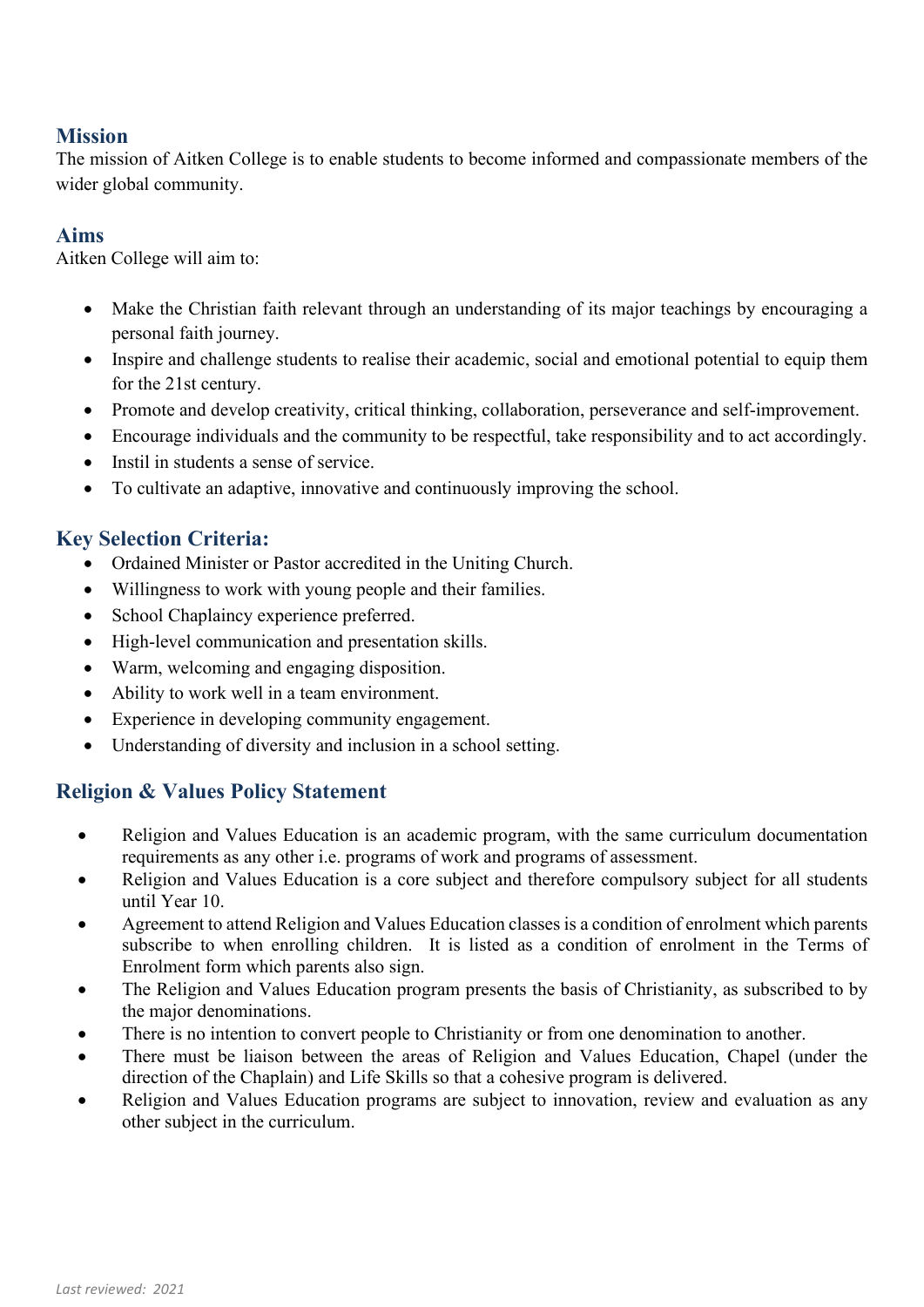# **Position Description: College Chaplain**

#### **Position Summary**

The College Chaplain is responsible for providing opportunities as part of the Chaplaincy Team to lead and develop the religious and spiritual life of the College community. The College Chaplain duties encompass Chapel Services, contributions to the RVE program iniatives and the growth of the Faith Community and the Reach Out Community. The Religious and Values Policy Statement provides an overarching philosophy to the program at the college.

#### **Reports**

The College Chaplain reports to the Principal. They are part of the College Management Team.

#### **Key Relationships**

- Deputy Principal
- Assistant Principal (Primary)
- Assistant Principal (Secondary)
- Assistant Principal (Learning)
- Head of Middle School
- Head of Senior School
- Head of Wellbeing
- Director of Community Engagement

#### **Key Responsibilities**

- Leadership in weekly Chapel Services
- Provide spiritual direction and pastoral care of the Aitken College Community
- Offer and give support to College families in times of need
- Further the establishment of a Faith Community
- Establish and strengthen links with neighbouring congregations
- Represent the Uniting Church to the wider community
- Ensure a good working relationship with the Presbytery
- Contribute to the Reach Out Community program and Youth Group programs with the Community Chaplain.
- Oversee Baptism and Confirmation services and Family Worship initiatives
- Coordinate the work of other Chaplains in the school such as the Community Chaplain.
- Any other duties as directed by the Principal

### **Student Safety**

- Understand and uphold College and staff obligations with regard to student safety
- Demonstrate commitment to student safety in all aspects of conduct
- Comply with all aspects of the College's Child Protection Program, including the College's Child Safe Policy Statement and Child Safety Staff Code of Conduct
- Report student safety concerns in line with College procedures and applicable mandatory reporting requirements
- Complete annual training in Child Safety as required